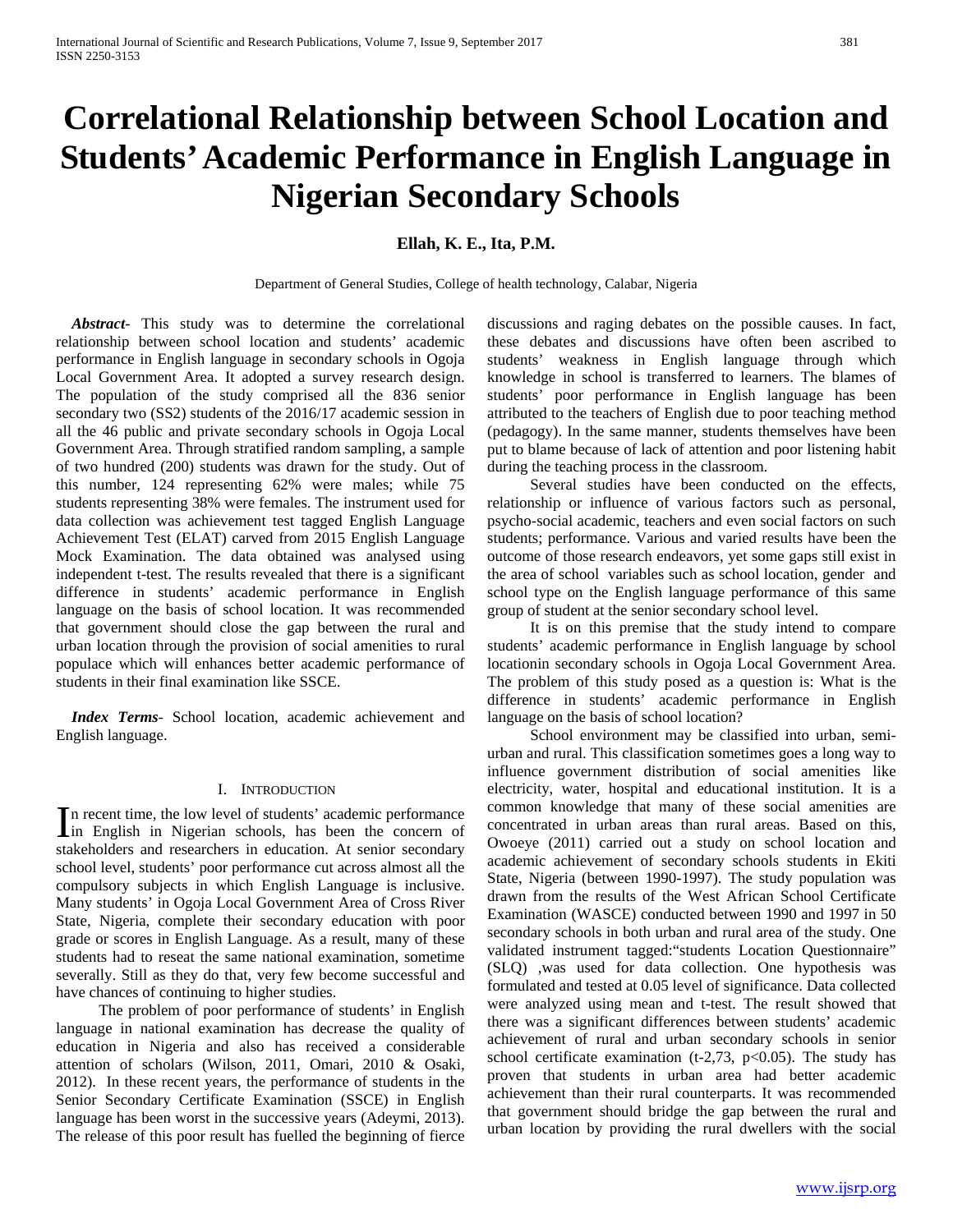amenities which will enhances better academic performance of students in their final examination like SSCE. The community should assist the government by providing taxis and buses to facilitate movement of teachers and students to their schools.

Again, Adepoju (2012) studied the motivational variables and academic performance of urban and rural secondary school students in Ibadan, Nigeria. The objective was to examine the degree of relationship among motivational variables and academic performance of students in secondary school certificate examination. One hundred (100) secondary school students were sampled for the study. It was found that there was an enhanced relationship of each of the motivation variables in respect to academic performance.

 In another development, Mosha (2014) conducted a study of factors affecting students' performance in English Language in Zanzibar rural and urban secondary schools. The study employed qualitative and quantitative approaches. Data were collected using interview, classroom, and observation, questionnaire and documentary review. Result of the study reveals that students were highly motivated to learn English for future expectations such as local and international communication, academic advancement and employment prospects. However, student' performance was affected by shortage of English teachers and absence of teaching and learning materials.

 In the same vein,Onoyase (2015) studied the academic performance among students in urban, semi-urban and rural secondary school in Oshimili South Local Government Area of Delta State, Nigeria. A survey design was employed in the study. Five hypotheses were formulated to guide the study. The researcher collected data on the senior school certificate examine results conducted by the West African Examination Council (WAEC) in the year 2001. The subjects selected for analysis were English Language, mathematics and biology. The others were chemistry and geography. Three out of six secondary schools in the study area were used for the study. Ninety out of two hundred and twenty students in the three secondary schools were used for the study representing 49.1 percent. One way analysis of variance (ANOVA) was used to analyzed the data. The study showed that; there was a significant difference in the academic performance among students in urban, semi-urban and rural secondary school in English Language, Mathematics, Biology, Chemistry and Geography.

 Mehera (2004) also explored a study on the achievement of students in mathematics at secondary level with the objective to assess the students' achievement in mathematics, the nature of major learning environment, scientific attitude and attitude towards subject. The study sample stood at 600 students of urban and rural areas of Burdwan district in West Bengal. It was found that achievement in Mathematics was significant relatively to major learning environment. Urban schools, Better learning environment and better attitude towards mathematics were found significantly higher in urban school than rural school. No sex wise difference was found in achievement of students in mathematics.

 Bratte (2000) found that students in urban schools are academically better than their counterparts in rural schools because urban schools have more infrastructural facilities required by children such as books and other learning materials.

Some parents in the urban are also able to employ private teachers for their children at home after school hours. In the same vein, Onoyase (2015) maintained that, the reason why urban students performed well in academic than rural students is because, they do attract some amenities like pipe borne water, electricity, good roads and well equipped schools. The reason is able because rural schools lack good educational facilities for effective teaching and learning. On the same leg,Mofon (2001) stressed that many rural schools are in terrible state of despair and lacking basic learning facilities. The poor environment and poor infrastructural facilities contribute immensely to poor teaching and poor teaching and poor academic performance.

 Ajaji (2006) found that there is a significant among academic performance of students in urban and rural secondary schools in mathematics. The differences in academic performance among the students may be due to the concentration of more qualified mathematics teachers posted to the urban secondary schools as against those on rural areas. Akiri(2008) summarized that, provision of education in rural areas is faced with difficulties and problems such as: qualified teachers refusing appointment in isolated villages; villagers refusing to send their children to school because they are dependent on them for help; parents heisted to entrust their daughters to male teachers: lack of roads , books and teaching materials.

 Ojoawo (2006) studied the effects of differential distribution of resources on school performance in an examination and found that location of schools in Oyo State had significant effect on schools academic performance and there was significant difference in the performance between the students of rural and urban schools.

## II. PURPOSE OF THE STUDY

 The main purpose of the study was to determine the influence of school location on students' academic performance in English language in secondary schools in Ogoja Local Government Area

## III. RESEARCH QUESTION

 What is the difference in students' performance in English language on the basis of school location?

#### IV. STATEMENTS OF HYPOTHESIS

 **HO:**There is no significant difference in students' performance in English Language on the basis of school location

#### V. METHODOLOGY

 The study adopted a survey research design. The population of the study comprised all the 836 senior secondary two (SS2) students of the 2016/17 academic session in all the 46 public and private secondary schools in Ogoja Local Government Area. Through stratified random sampling, a sample of two hundred (200) students was drawnfor the study. Out of this number, 124 representing 62% were males; while 75 students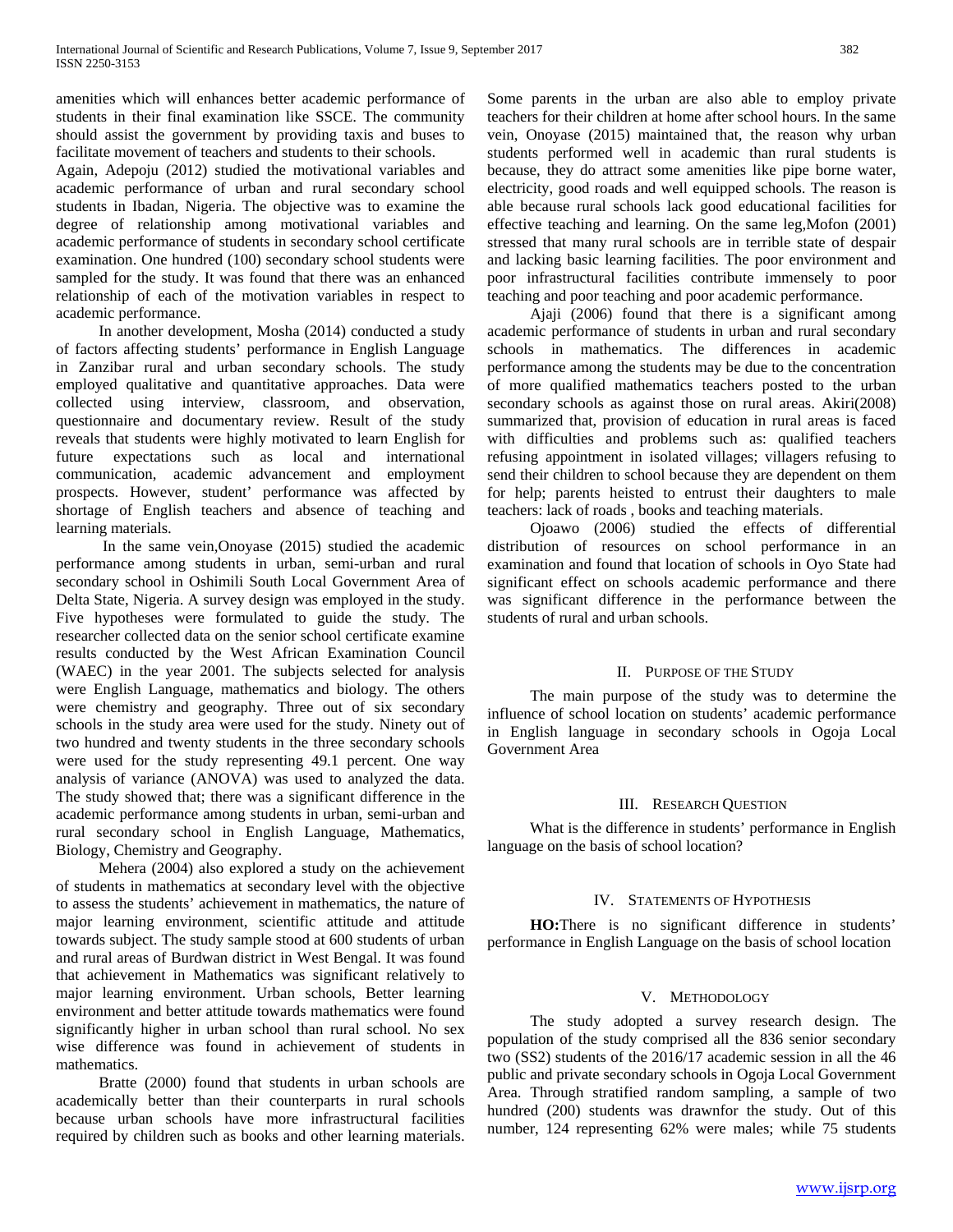representing 38% were females. The instrument used for data collection was achievement test tagged English Language Achievement Test (ELAT) carved from 2015 English Language Mock Examination. The data obtained was analysed using independent t-test. The results revealed that there is a significant difference academics performance in English language on the basis of school location.

#### VI. PRESENTATION OF RESULTS

 HO:There is no significant difference in students' academic performance in English language on the basis of school location.

To test this hypothesis, the independent variable was school location;while the dependent variable was students' academic performance. This was measured using twenty (20) objective items adopted from Mock, 2015 English language question paper.Since research interest was to determine whether there is difference in the students' performance in English language on the basis of school location. To this end, the independent variable was classified into two groups (urban and rural school location) on the basis of students' academic performance in English language. Therefore, the independent t-test was used to test the hypothesis at 0.05 level of significance. The results of the rest are presented on table 1.

#### Table 1

 Result of independent t-test analysis of the difference in students' academic performance in English language on the basis of school location.

| School location no. of items |     |            | X                                                         | SD.        | df |
|------------------------------|-----|------------|-----------------------------------------------------------|------------|----|
| t-cal                        |     | t-critical |                                                           |            |    |
| Urban                        |     | 20         |                                                           | 14.66 2.69 |    |
|                              | 198 | $3.05**$   | 1.96                                                      |            |    |
| Rural                        |     | 20         |                                                           | 13.32 3.74 |    |
|                              |     |            | *Significant at 0.05 level, df = 198. T-critical = $1.96$ |            |    |

 From table 1 above, the calculated t-value was 3.05 greater than the critical t-value of 1.96 ( $p<05$ , df = 198). Since the calculated t-value was greater than the critical t-value. To this end, the null hypothesis was rejected and the study revealed that there is significant difference in students' academic performance in English language on the basis of school location.

## VII. DISCUSSION OF FINDINGS

 The null hypothesis stated that, there is no significant difference in students' academic performance in English language on the basis of school. The findings of hypothesis one indicated that there is a significant difference in students' academic performance in English language on the basis of school location. This finding is in line with the finding of Bratte (2000) who found that students' in urban school performed very well in their academics than their counterparts in rural schools because the infrastructural facilities present in urban area tend to pull the elite of the society to such area. Such elite usually have the economic power and so are able to provide all the educational

facilities required by their children in the school, example books and other learning materials. They are also able to employ private teachers for their children at home after school hours.

 This findings is also consistent with the finding of Onoyase (2015) who maintained that, the reason why urban students' performed well in academic than rural students is because, they do attract some amenities like pipe born water, electricity, good roads and well equipped schools. The reason is also because rural schools lack good educational facilities for effective teaching and learning. In the same vein, Mofon (2001) stressed that many rural schools are in terrible state of despair and lacking basic learning facilities. The poor environment and poor infrastructural facilities contribute immensely to poor teetering and poor academic performance.

 This finding also corroborate with the finding of Ajayi (2006) who found that there is a significant different among academic performance of students in urban and rural secondary schools in mathematics. The differences in academic performance among the students may be due to the concentration of more qualified mathematics teachers posted to the urban secondary schools as against those in rural areas. In the same manner, Boit (2012) asserted that higher qualified teachers prefer to serve in urban areas rather than rural areas and also that teachers do not accept postings to rural areas. This is because their conditions are up to the expected standard as their social life in the areas in virtually restricted as a result of inadequate amenities and facilities such as playground that are without equipment, libraries without books while laboratories are glorified ones. Also, Akiri (2008) supported that, the provision of education in rural areas if faced with difficulties and problems such as, qualified teachers refusing appointment in isolated villages; villagers refusing to send their children to school because they depend on them for help; parents' hesitation to entrust their daughters to male teachers; lack of roads, book and teaching materials. This would certainly influence the academic performance of student in rural schools

 In the same manner, Boit (2012) asserted that higher qualified teachers prefer to serve in urban areas rather than the rural areas and also that teacher do not accept postings to rural areas. This is because their conditions are not up to the expected standard as their social life in the areas is virtually restricted as a result of inadequate amenities and facilities such as playground that are without equipment, libraries without books while laborites are gloried ones.

#### VIII. CONCLUSION

 Based on the findings from the study, it was concluded that there is a significant difference in students' academic performance in English language on the basis of school location.

#### IX. RECOMMENDATION

 Based on the findings from the study, it was recommended that Government should ensure that both urban and rural schools are provided with equal facilities so as to enhance the effective learning of English language.